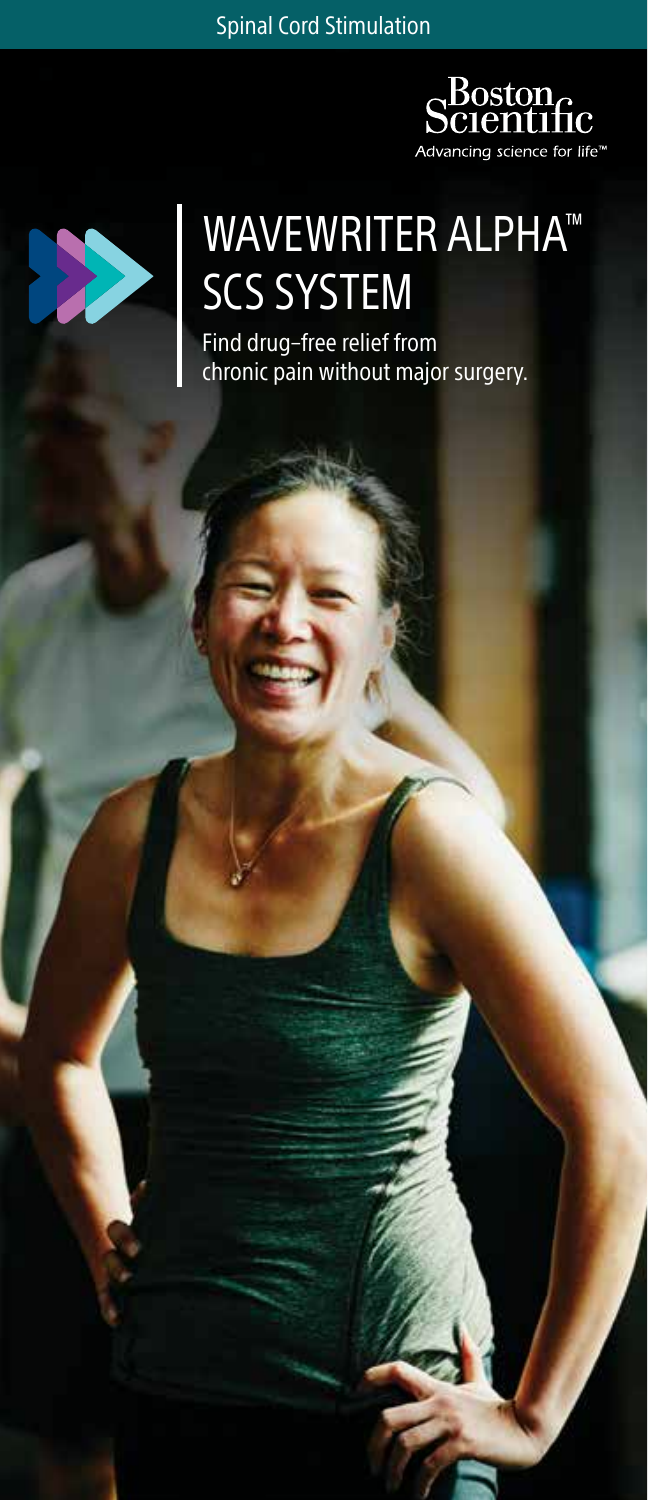

# Boston Scientific offers you personalized pain relief and dedicated support

Thank you for considering Boston Scientific's WaveWriter Alpha™ Spinal Cord Stimulator (SCS) System to help you find long-term relief for your chronic pain.

You can also count on us for exceptional care before, during, and after your SCS procedure. Our dedicated Patient Care and Education Specialists are here to help:

- Answer questions about SCS
- Explain the advantages of our unique SCS technology
- Share personal stories of finding relief with SCS therapy

You'll also have access to personalized, easy-to-use digital tools, like the mySCS™ app, to assist you every step of the way.



To learn more about our SCS therapy and dedicated support services, visit Pain.com.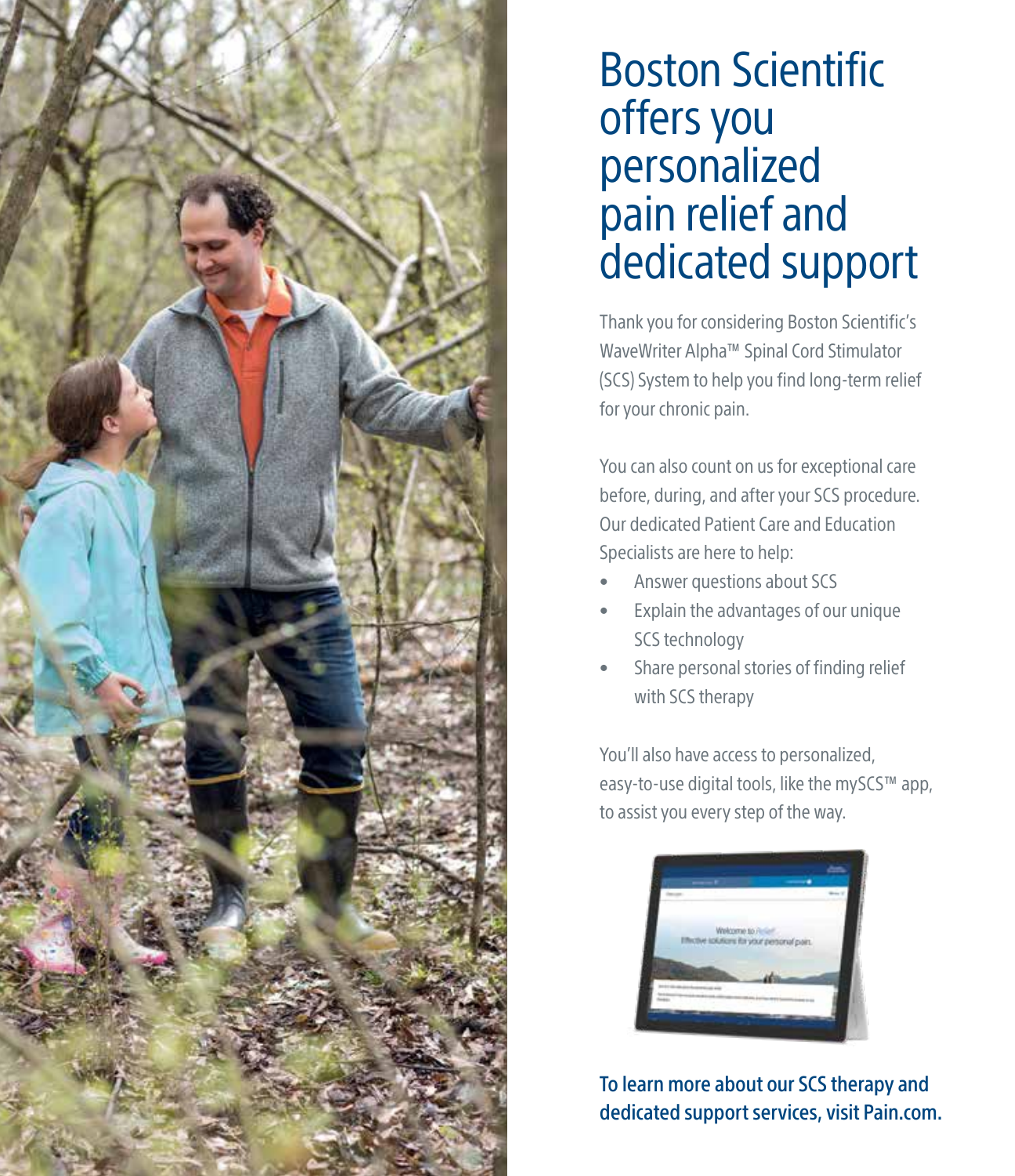#### Getting you back to everyday life

The goal of SCS therapy is to get you back to doing the everyday things you enjoy, with relief you can rely on for the long term.

In a major clinical study, patients using Boston Scientific's SCS therapies reported a greater improvement in their ability to do everyday activities\* after two years than patients reported in other studies using non-Boston Scientific SCS Systems after three months.<sup>1,2,3</sup>

#### Broader coverage, faster relief

The WaveWriter Alpha™ SCS System uses technology that enables it to cover a wide area of the spine. This makes it easier to find your unique pain relief "target"—and to maintain therapy in the right spot if the target moves over time.

Boston Scientific SCS Systems provide FAST™ therapy, designed to deliver immediate relief. In a recent clinical study, patients using FAST therapy experienced profound relief in a matter of minutes. 4 Other SCS systems use therapies that may not take effect for days.



#### Other Benefits of the WaveWriter Alpha SCS System Include:



Driving: Therapy options that can be used while driving.



Sleeping: Therapy options that can be used while sleeping.



Full-Body MRI Access: Access to full-body MRI scans, if needed.



### Chargeable and Non-Rechargeable Options:

The right battery for you without



To learn more about the WaveWriter Alpha SCS System, visit Pain.com/Alpha.